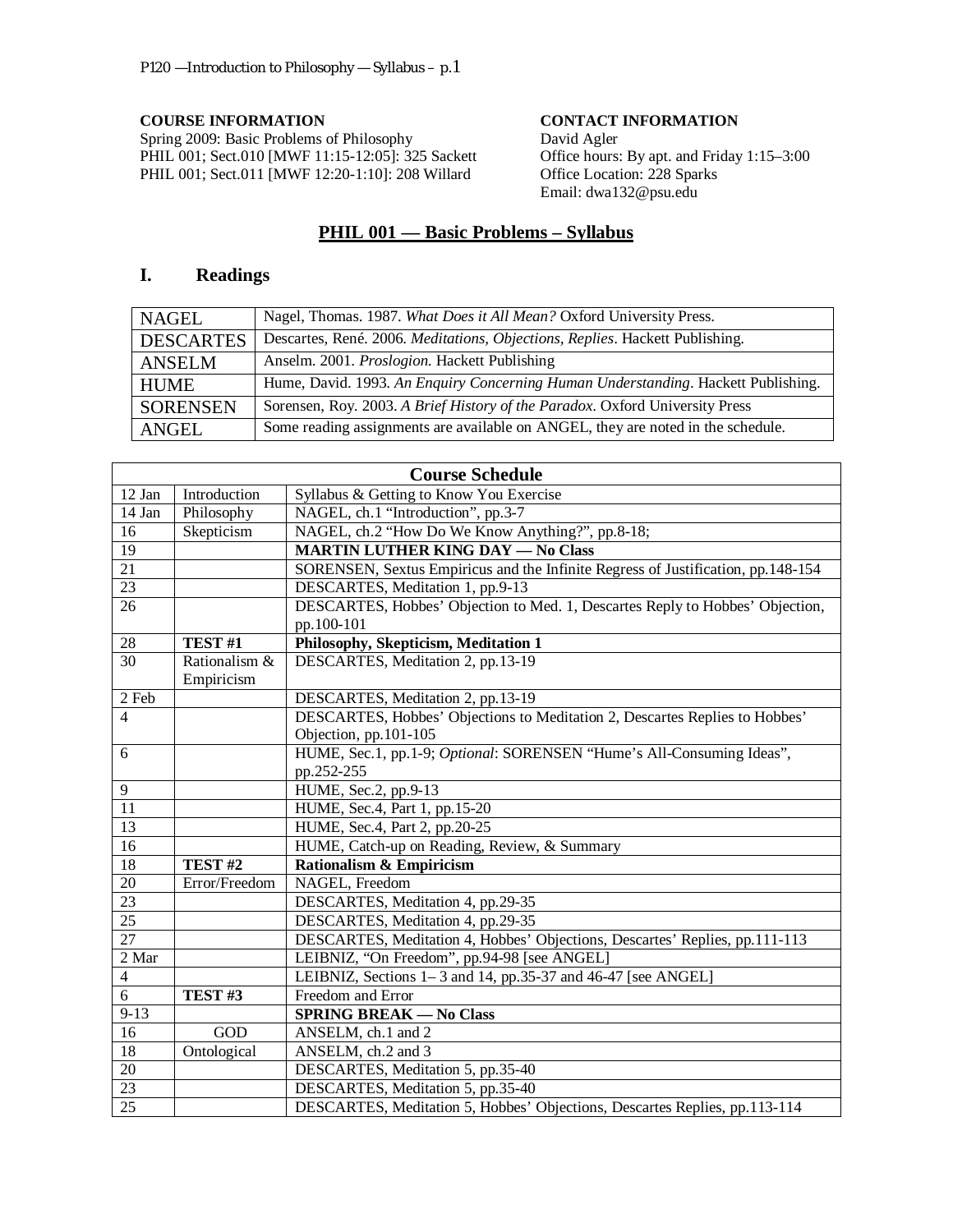| 27      | Cosmological       | SORENSEN, Ch.1 "Anaximander and the Riddle of Origin", pp.10-13; Also print out |  |  |  |
|---------|--------------------|---------------------------------------------------------------------------------|--|--|--|
|         |                    | ANGEL for handout on the Cosmological Argument                                  |  |  |  |
| 30      | Design             | Print out ANGEL for handout on the Cosmological Argument                        |  |  |  |
| 1 April | God and Ext.       | DESCARTES, Meditation 3 [first half], pp.19-23                                  |  |  |  |
| 3       |                    | DESCARTES, Meditation 3 [second half], pp.23-29                                 |  |  |  |
| 6       |                    | DESCARTES, Meditation 3, Hobbes' Objections, Descartes' Replies, pp.105-111     |  |  |  |
| 8       | TEST <sub>#4</sub> | Proofs for the Existence of God                                                 |  |  |  |
| 10      | Mind-Body-         | NAGEL, ch.3 "The Mind-Body Problem", pp.27-37                                   |  |  |  |
|         | Self               |                                                                                 |  |  |  |
| 13      |                    | DESCARTES, Meditation 6 [first part], pp.40-50                                  |  |  |  |
| 15      |                    | DESCARTES, Meditation 6 [second part], pp.40-50; see also Meditation 6, Hobbes' |  |  |  |
|         |                    | Objections, Descartes Replies, pp.114-115                                       |  |  |  |
| 17      |                    | SORENSEN, "Chrysippus on People Parts", pp.130-133                              |  |  |  |
| 20      |                    | SORENSEN, "Chrysippus on People Parts", pp.133-137                              |  |  |  |
| 22      |                    | Blackburn, 'Zombies & Mutants' [see Angel]                                      |  |  |  |
| 24      |                    | NAGEL, "Other Minds"                                                            |  |  |  |
| 27      |                    | Catch-up                                                                        |  |  |  |
| 29      | TEST <sub>#5</sub> | The Mind-Body Problem                                                           |  |  |  |
| 1 May   | <b>REVIEW</b>      | <b>REVIEW</b>                                                                   |  |  |  |
|         | <b>FINAL</b>       | <b>TBA</b>                                                                      |  |  |  |
|         |                    |                                                                                 |  |  |  |

# **II. Course Description and Information**

This is an introductory, three-credit-hour philosophy course, taught frequently in the undergraduate philosophy programs. Students should always remember that philosophy is a demanding intellectual science that requires you to keep yourself in a constant state of critical openness. This course has several objectives, whose achievement will increase students' ability to perceive the fundamental aim of the course which is to develop a greater capacity for critical assessment of philosophical positions.

# **III. Course Objectives and Goals**

## GOALS

- To provide students a basic understanding of what philosophy is.
- To learn a standard set of philosophical definitions, thinkers, and ideas.
- To encourage critical discussion about philosophical topics.

## OBJECTIVES

- Students will demonstrate competency and increase their critical abilities over a variety of elementary philosophical issues in tests, quizzes, and in discussion.
- On exams/quizzes, students will correctly answer questions about basic philosophical definitions.
- In the daily classroom setting, students will critically and respectfully discuss a set of elementary philosophical topics.<sup>[1](#page-1-0)</sup>

<span id="page-1-0"></span><sup>&</sup>lt;sup>1</sup> For more principles of an undergraduate education, see:<http://www.psu.edu/ur/2001/principles.html>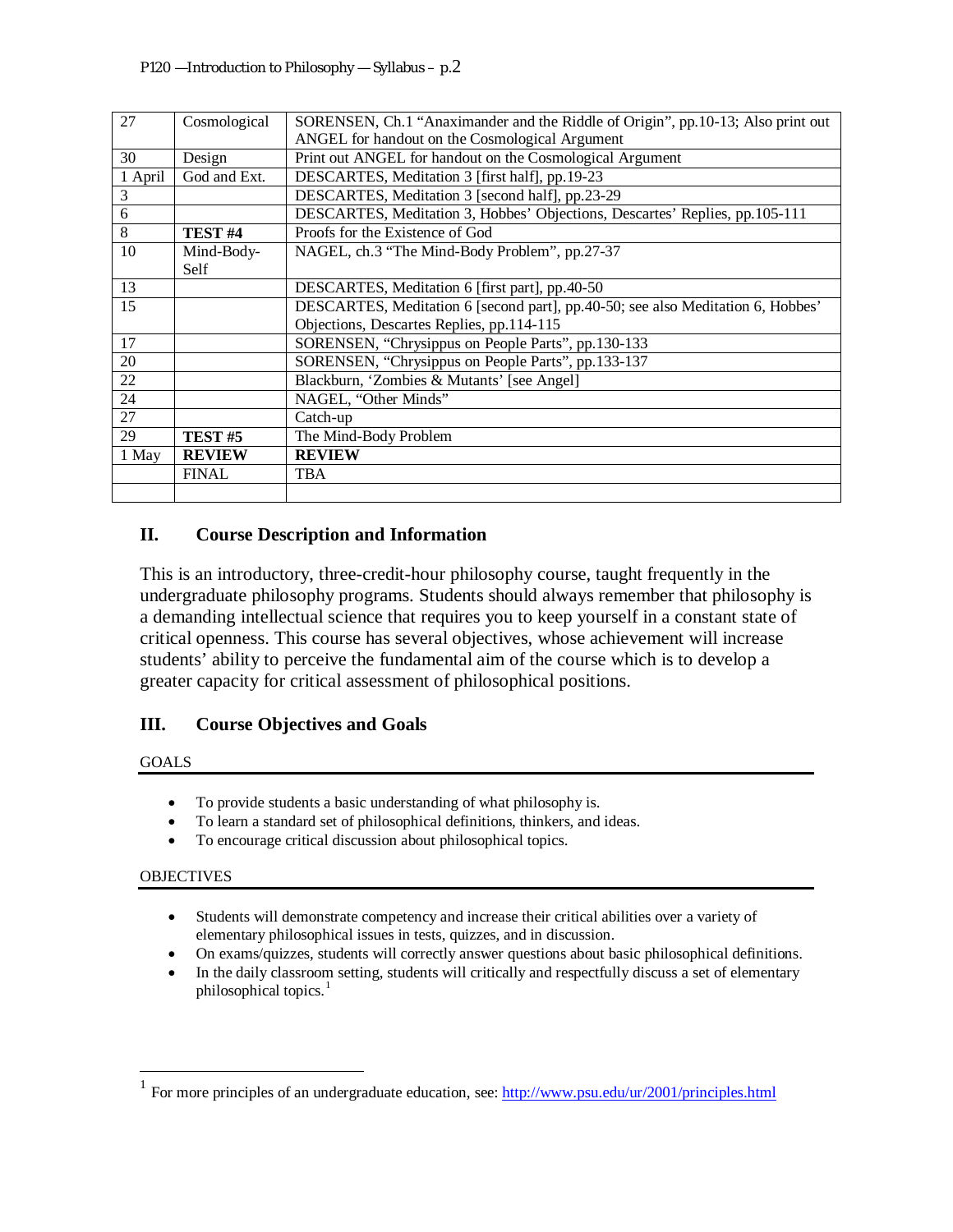# **IV. Expectations**

Typically an average course will run as follows (although there will be exceptions):

- (1) Your instructor will conduct a 30-40 minute lecture on the assigned reading, highlighting a number of central points or outlining arguments extracted from the reading. You are expected to take notes and if the lecture is unclear, *ask questions*.
- (2) The remaining 20-10 minutes will sometimes consist of a small group activity where you will be asked to discuss with your classmates some philosophical problem.

## **V. Grade Evaluation, Scale, Breakdown**

| <b>Course Evaluation – Grade Percentage Breakdown</b>         |      |  |  |  |
|---------------------------------------------------------------|------|--|--|--|
| 1. Class participation, attendance, readings, and assignments | 20%  |  |  |  |
| 2. Tests (5 tests, approximately 13% each)                    | 65%  |  |  |  |
| 3. Final                                                      | 15%  |  |  |  |
| <b>Total</b>                                                  | 100% |  |  |  |

|              | <b>Grading Scale</b> |            |
|--------------|----------------------|------------|
| A+: 97–100%; | $B - 80$             | D: $61-68$ |
| A: 91–96     | $C_{+}$ : 75–77      | $D-: 60$   |
| A–: 90       | $C: 71-74$           | $F: 0-59$  |
| B+: 86–89    | $C_{\text{}}$ : 70   |            |
| $B: 81-85$   | $D+: 69$             |            |
|              |                      |            |

## *1. Class Participation, Attendance, Readings, and Assignments – 20%*

(a) *Class Participation:* Well-informed and cooperative class participation is expected. The quality of your participation will be assessed by the appropriateness of your questions, replies, and comments. It is incumbent upon you as a student to assist in facilitating a healthy classroom environment by asking thoughtful questions that assist not only your learning but the learning of your fellow classmates.

(b) *Attendance at all meetings is mandatory*.It is one of the requirements of you as a student to make your attendance regular. Missing any class will not only affect a good understanding of content, but will have repercussions on your grade. If you are unable to attend a class, make every effort to excuse yourself well ahead of time by emailing or talking to your instructor.

(c) *Readings*: The syllabus provides a tentative schedule for reading assignments. Reading assignments will be confirmed in class every week. All textbooks listed below are *required* and necessary if you wish to do well in this course. They are relatively inexpensive and widely printed so you should be able to find a cheap copy in the bookstore or online (Amazon, Half.com, etc.). It is your responsibility to know the assigned reading, and to come to class having actively read the assigned texts thoroughly; this requires you to take notes in the margins of the text, underline key sentences, highlight key words or sections that you want to discuss further or have questions about. When reading, *go global*. Don't scrutinize every single detail of the text, but extract out what you think is the main point or points of the text, and *write it down* in the book or a notebook. See the "Resources" section in ANGEL for more tips on effective reading.

(d) *Assignments:* Periodically your instructor will distribute a number of questions to be worked on during class. Sometimes you will be assigned assignments to be completed via Angel. Your instructor will announce these assignments *in class*.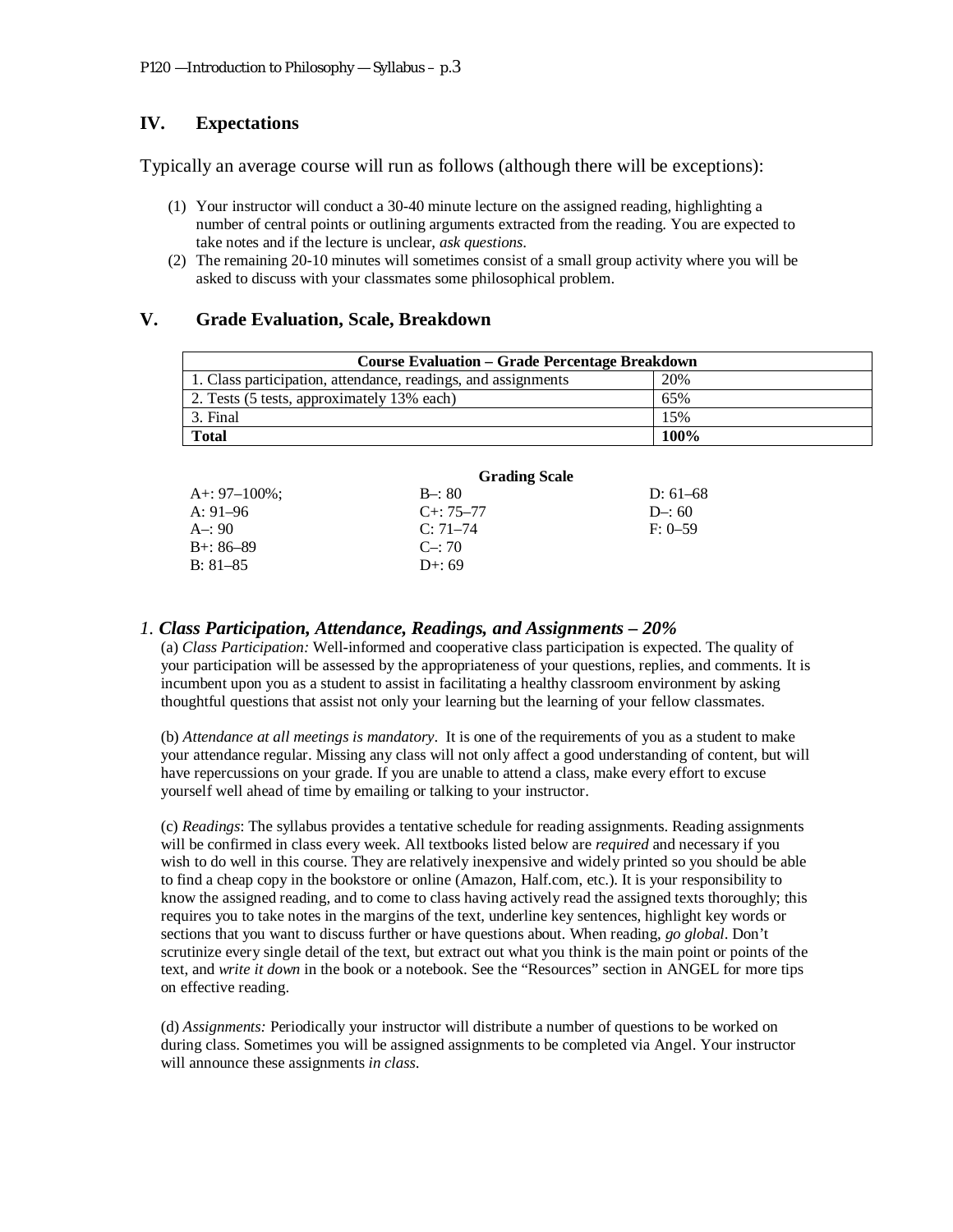## *2. Tests (5 tests, approximately 13% each)*

The five tests will examine the extent to which you understood the material and your ability to think critically. Typically, tests will consist of multiple-choice and short answer questions. It is advised that in preparation for tests, you should do the following: study your lecture notes, all homework, quizzes, and any study-guide your instructor distributes. Look through your reading and quickly exam passages you have highlighted and underlined. It is also helpful to collaborate with your fellow students *in preparation* for the exam. Your will be grade will be based on a number of different variables: (a) *clarity* (is your response well-organized and sequential?), (b) *correctness* in representation (are you articulating the philosophical problem/solution correctly?), and (c) *cogency* in response (is your answer convincing or at least well-informed?)

There will be **no make-up** examination unless you excuse yourself in advance or procure a documented excuse, and contact your instructor in a timely manner about a date to take the missed requirement.

#### *3. Final Examination* **– 36%**

The final-term examination will consist of multiple-choice and short answer questions. The exam will be a *cumulative* exercise; therefore it is advised that in preparation for the final exam, you study your lecture notes, mid-term exam, readings, quizzes, inclass work, and any study-guide your instructor distributes. The final exam is **NOT** during the usual class time, but on **TBA** 

There will be **no make-up** examination unless you excuse yourself in advance or procure a documented excuse, and contact your instructor in a timely manner about a date to take the missed requirement.

## **VI. Additional Administrative Information**

## 1. *Academic Misconduct*

The general principles and policy relating to cheating and plagiarism, which are enforced in this class, can be found in the Penn State policy on academic misconduct. *Academic Integrity*: Academic dishonesty encompasses a wide range of activities, whether intentional or unintentional, that includes, but is not limited to: all forms of fraud, plagiarism, and any failure to cite explicitly all materials and sources used in one's work. Sanctions for these activities include, but are not limited to, failure in a course, removal from the degree program, failure in a course with an explanation in the permanent transcript of the cause for failure, suspension, and expulsion.<sup>[2](#page-3-0)</sup>

Other Websites & Resources for Academic Misconduct:

PSU Academic Integrity: [www.psu.edu/ufs/policies](http://www.psu.edu/ufs/policies) PSU ITS: [tlt.its.psu.edu/suggestions/cyberplag/cyberplagstudent.html](http://tlt.its.psu.edu/suggestions/cyberplag/cyberplagstudent.html) Plagiarism Tutor: [www.libraries.psu.edu/instruction/infolit/andyou/mod9/plagiarism.htm](http://www.libraries.psu.edu/instruction/infolit/andyou/mod9/plagiarism.htm) Turnitin:<http://tlt.its.psu.edu/turnitin> PSU Teaching & Learning w/ Technology:<http://tlt.its.psu.edu/suggestions/cyberplag/>

## 2. Disability

If you have a documented disability and wish to receive academic accommodations, please contact the campus disability liaison as soon as possible: (name, office, telephone, email). For additional information, check the university web site:<http://www.equity.psu.edu/ods/>

<span id="page-3-0"></span><sup>&</sup>lt;sup>2</sup> Statement on Academic Integrity:<http://www.psu.edu/dept/ufs/policies/47-00.html#49-20>;